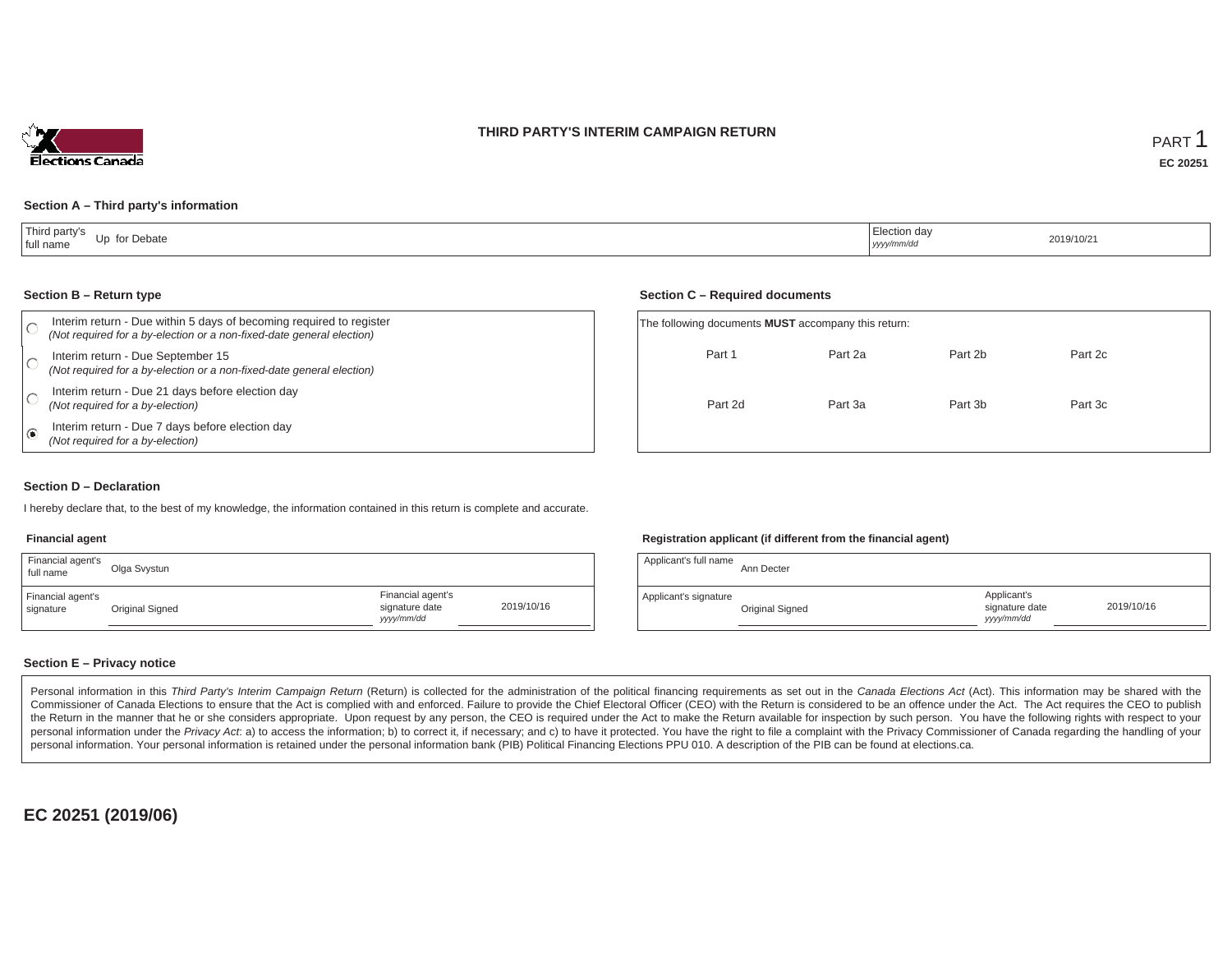

### **THIRD PARTY'S INTERIM CAMPAIGN RETURN THIRD PARTY'S INTERIM CAMPAIGN RETURN<br>Statement of monetary contributions received PART 2a**

| No. | Full name                                                                         | <b>Street</b><br>no. | <b>Street</b> | Apt. | City                                                                           | Prov./<br>Terr. | Postal<br>code | Date<br>received<br>yyyy/mm/dd                         | Individual | Business /<br>Commercial<br>organization | Government | <b>Trade union</b> | Corporation<br>without share<br>capital | Unincorporated<br>organization or<br>association |
|-----|-----------------------------------------------------------------------------------|----------------------|---------------|------|--------------------------------------------------------------------------------|-----------------|----------------|--------------------------------------------------------|------------|------------------------------------------|------------|--------------------|-----------------------------------------|--------------------------------------------------|
|     |                                                                                   |                      |               |      |                                                                                |                 |                |                                                        | \$         | s.                                       | \$         | S.                 | \$                                      | S.                                               |
|     | Canadian Labour Congress                                                          |                      |               |      | Ottawa                                                                         | ON              | <b>K1V8X7</b>  | 2019/05/23                                             |            |                                          |            | 2,500.00           |                                         |                                                  |
|     | Canadian Federation of Nurses Unions                                              |                      |               |      | <b>Ottawa</b>                                                                  | ON              | <b>K1V8X7</b>  | 2019/07/15                                             |            |                                          |            | 1,000.00           |                                         |                                                  |
|     | Oxfam Canada                                                                      |                      |               |      | Ottawa                                                                         | ON              | K1L8L7         | 2019/06/11                                             |            |                                          |            |                    | 5,000.00                                |                                                  |
|     | Amnesty International Canada                                                      |                      |               |      | Ottawa                                                                         | ON              | K1N1H9         | 2019/06/28                                             |            |                                          |            |                    | 1,000.00                                |                                                  |
|     | Canadian Women's Foundation                                                       |                      |               |      | Toronto                                                                        | ON              | M4S3E2         | 2019/10/07                                             |            |                                          |            |                    | 4,000.00                                |                                                  |
|     |                                                                                   |                      |               |      |                                                                                |                 |                |                                                        |            |                                          |            |                    |                                         |                                                  |
|     |                                                                                   |                      |               |      |                                                                                |                 |                |                                                        |            |                                          |            |                    |                                         |                                                  |
|     |                                                                                   |                      |               |      |                                                                                |                 |                |                                                        |            |                                          |            |                    |                                         |                                                  |
|     |                                                                                   |                      |               |      |                                                                                |                 |                |                                                        |            |                                          |            |                    |                                         |                                                  |
|     |                                                                                   |                      |               |      |                                                                                |                 |                |                                                        |            |                                          |            |                    |                                         |                                                  |
|     |                                                                                   |                      |               |      |                                                                                |                 |                |                                                        |            |                                          |            |                    |                                         |                                                  |
|     |                                                                                   |                      |               |      |                                                                                |                 |                |                                                        |            |                                          |            |                    |                                         |                                                  |
|     |                                                                                   |                      |               |      |                                                                                |                 |                |                                                        |            |                                          |            |                    |                                         |                                                  |
|     |                                                                                   |                      |               |      |                                                                                |                 |                |                                                        |            |                                          |            |                    |                                         |                                                  |
|     |                                                                                   |                      |               |      |                                                                                |                 |                | Totals carried forward from previous page \$           |            |                                          |            |                    |                                         |                                                  |
|     |                                                                                   |                      |               |      | Total amount of monetary contributions by contributors who gave over \$200 (A) |                 |                |                                                        |            |                                          |            | 35,000.00          | 10,000.00                               |                                                  |
|     |                                                                                   |                      |               |      |                                                                                |                 |                | Number of contributors who gave over \$200             |            |                                          |            |                    | 3                                       |                                                  |
|     | Total amount of monetary contributions by contributors who gave \$200 or less (B) |                      |               |      |                                                                                |                 |                |                                                        |            |                                          |            |                    |                                         |                                                  |
|     | Number of contributors who gave \$200 or less                                     |                      |               |      |                                                                                |                 |                |                                                        |            |                                          |            |                    |                                         |                                                  |
|     | Total amount of all monetary contributions (A+B)                                  |                      |               |      |                                                                                |                 |                |                                                        |            |                                          |            | 3,500.00           | 10,000.00                               |                                                  |
|     |                                                                                   |                      |               |      |                                                                                |                 |                | Number of contributors who gave monetary contributions |            |                                          |            |                    | 3                                       |                                                  |

| Third<br>_iection *<br>2019/10/2<br>.<br>for Debate<br>. In<br>$P$ agu<br>I party<br>  yyyy/mm/aa<br>------ |  |  |  |  |  |  |  |  |  |
|-------------------------------------------------------------------------------------------------------------|--|--|--|--|--|--|--|--|--|
|-------------------------------------------------------------------------------------------------------------|--|--|--|--|--|--|--|--|--|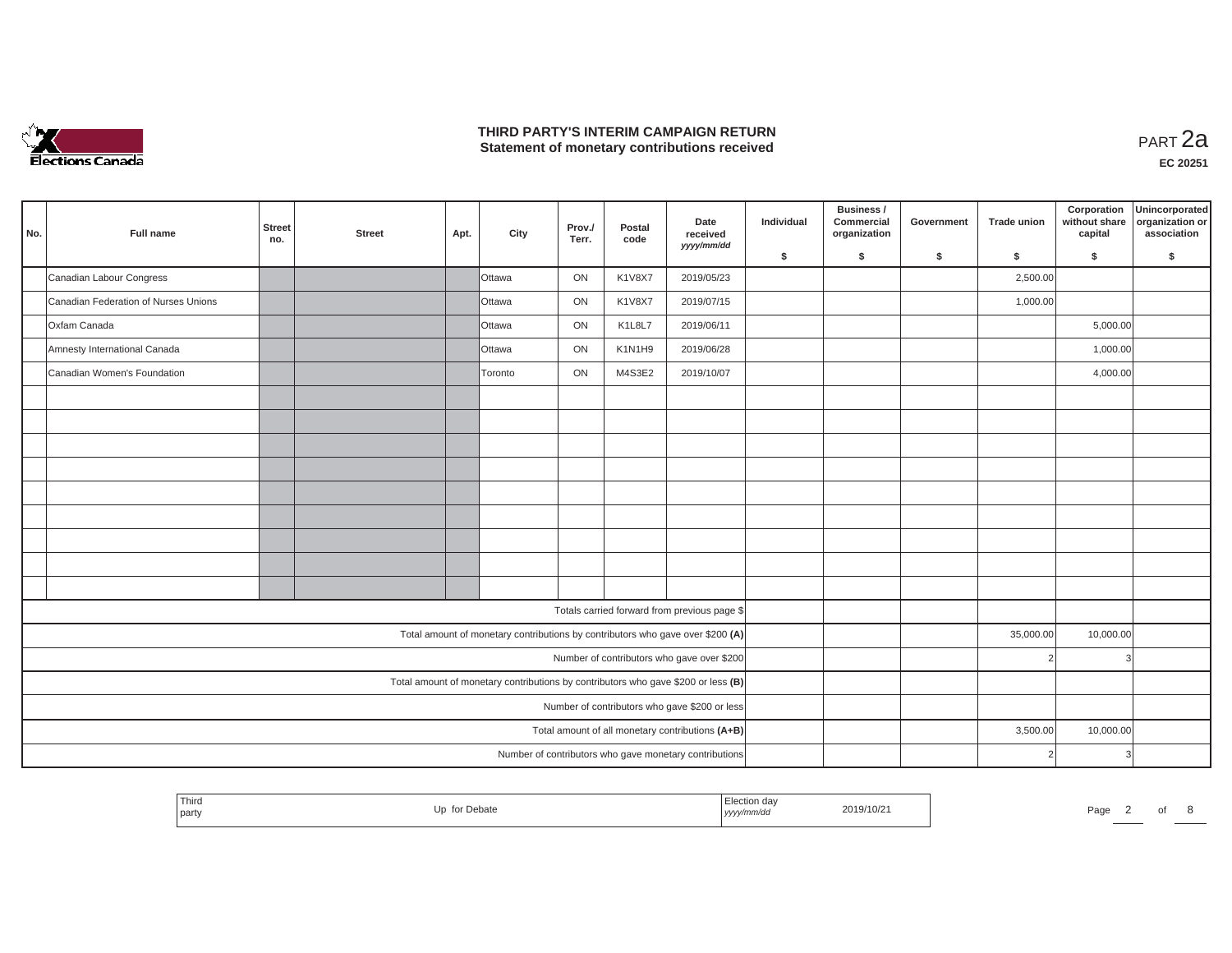

### **THIRD PARTY'S INTERIM CAMPAIGN RETURN**  THIRD PARTY'S INTERIM CAMPAIGN RETURN<br>Statement of non-monetary contributions received<br>**PART 2**b

**EC 20251**

| No.                                                                                   | Full name | Street<br>no. | <b>Street</b> | Apt. | City | Prov./<br>Terr. | Postal<br>code | Date<br>received<br>yyyy/mm/dd                                                     | Individual | Business /<br>Commercial<br>organization | Government | Trade union | Corporation<br>capital | Unincorporated<br>without share organization or<br>association |
|---------------------------------------------------------------------------------------|-----------|---------------|---------------|------|------|-----------------|----------------|------------------------------------------------------------------------------------|------------|------------------------------------------|------------|-------------|------------------------|----------------------------------------------------------------|
|                                                                                       |           |               |               |      |      |                 |                |                                                                                    | \$         | $\mathsf{s}$                             | \$         | $\sqrt{2}$  | \$                     | \$                                                             |
|                                                                                       |           |               |               |      |      |                 |                |                                                                                    |            |                                          |            |             |                        |                                                                |
|                                                                                       |           |               |               |      |      |                 |                |                                                                                    |            |                                          |            |             |                        |                                                                |
|                                                                                       |           |               |               |      |      |                 |                |                                                                                    |            |                                          |            |             |                        |                                                                |
|                                                                                       |           |               |               |      |      |                 |                |                                                                                    |            |                                          |            |             |                        |                                                                |
|                                                                                       |           |               |               |      |      |                 |                |                                                                                    |            |                                          |            |             |                        |                                                                |
|                                                                                       |           |               |               |      |      |                 |                |                                                                                    |            |                                          |            |             |                        |                                                                |
|                                                                                       |           |               |               |      |      |                 |                |                                                                                    |            |                                          |            |             |                        |                                                                |
|                                                                                       |           |               |               |      |      |                 |                |                                                                                    |            |                                          |            |             |                        |                                                                |
|                                                                                       |           |               |               |      |      |                 |                |                                                                                    |            |                                          |            |             |                        |                                                                |
|                                                                                       |           |               |               |      |      |                 |                |                                                                                    |            |                                          |            |             |                        |                                                                |
|                                                                                       |           |               |               |      |      |                 |                |                                                                                    |            |                                          |            |             |                        |                                                                |
|                                                                                       |           |               |               |      |      |                 |                |                                                                                    |            |                                          |            |             |                        |                                                                |
|                                                                                       |           |               |               |      |      |                 |                |                                                                                    |            |                                          |            |             |                        |                                                                |
|                                                                                       |           |               |               |      |      |                 |                |                                                                                    |            |                                          |            |             |                        |                                                                |
|                                                                                       |           |               |               |      |      |                 |                |                                                                                    |            |                                          |            |             |                        |                                                                |
|                                                                                       |           |               |               |      |      |                 |                | Totals carried forward from previous page \$                                       |            |                                          |            |             |                        |                                                                |
|                                                                                       |           |               |               |      |      |                 |                | Total amount of non-monetary contributions by contributors who gave over \$200 (A) |            |                                          |            |             |                        |                                                                |
| Number of contributors who gave over \$200                                            |           |               |               |      |      |                 |                |                                                                                    |            |                                          |            |             |                        |                                                                |
| Total amount of non-monetary contributions by contributors who gave \$200 or less (B) |           |               |               |      |      |                 |                |                                                                                    |            |                                          |            |             |                        |                                                                |
| Number of contributors who gave \$200 or less                                         |           |               |               |      |      |                 |                |                                                                                    |            |                                          |            |             |                        |                                                                |
| Total amount of all non-monetary contributions (A+B)                                  |           |               |               |      |      |                 |                |                                                                                    |            |                                          |            |             |                        |                                                                |
|                                                                                       |           |               |               |      |      |                 |                | Number of contributors who gave non-monetary contributions                         |            |                                          |            |             |                        |                                                                |
|                                                                                       |           |               |               |      |      |                 |                |                                                                                    |            |                                          |            |             |                        |                                                                |

| ' Third<br>party | Up for Debate | lection day<br>yyyy/mm/dd | 2019/10/21 | Page | $\overline{\phantom{a}}$ |  |  |
|------------------|---------------|---------------------------|------------|------|--------------------------|--|--|
|                  |               |                           |            |      |                          |  |  |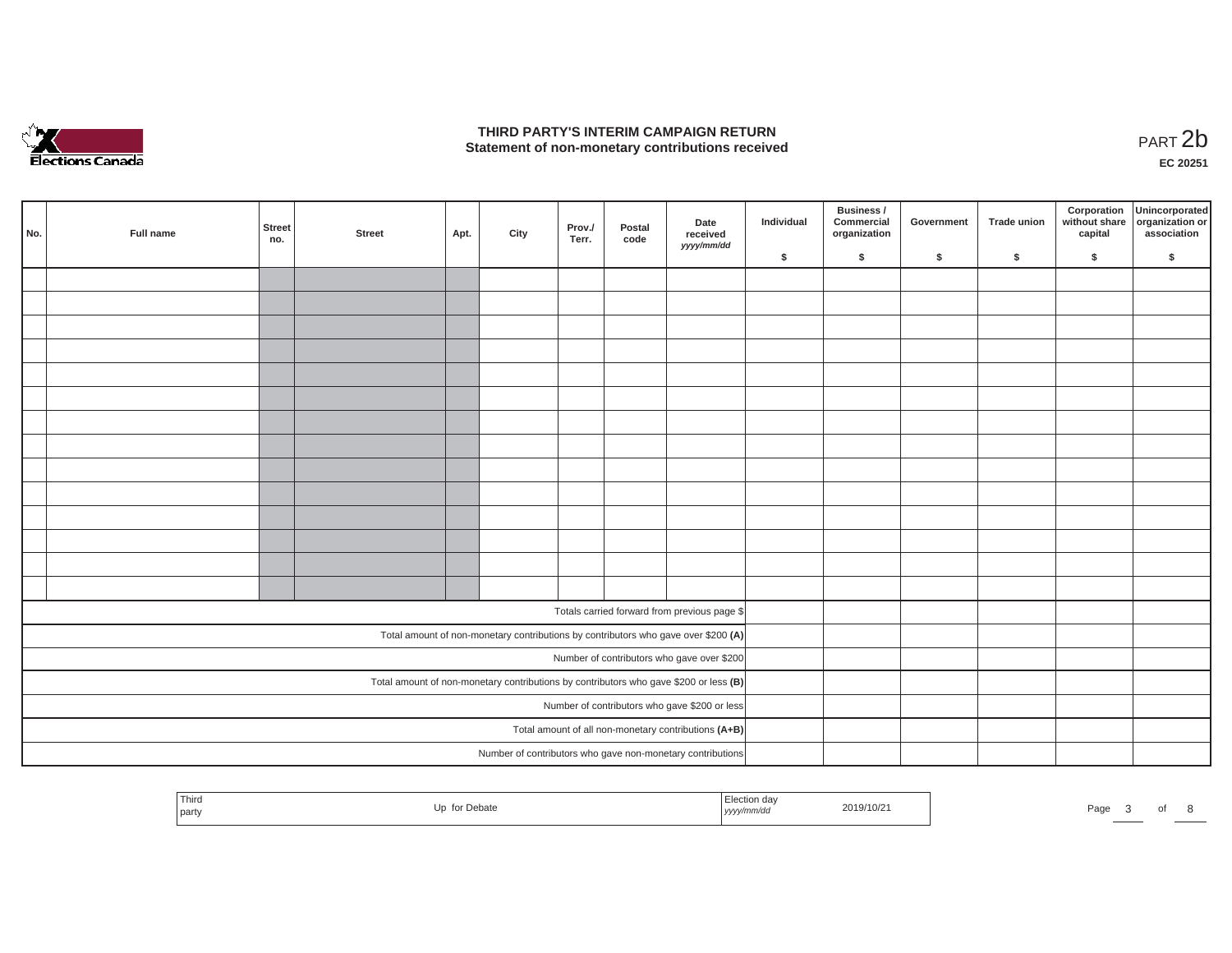

### **THIRD PARTY'S INTERIM CAMPAIGN RETURN**  RD PARTY'S INTERIM CAMPAIGN RETURN<br>Statement of operating loans received **PART 2c**

**EC 20251**

| No.                                          | Full name | <b>Street</b><br>no. | <b>Street</b>                                                     | Apt. | City | Prov./<br>Terr. | Postal<br>code | Date<br>received<br>yyyy/mm/dd                               | Individual | Business /<br>Commercial<br>organization | Government | Trade union | Corporation<br>capital | Unincorporated<br>without share organization or<br>association |
|----------------------------------------------|-----------|----------------------|-------------------------------------------------------------------|------|------|-----------------|----------------|--------------------------------------------------------------|------------|------------------------------------------|------------|-------------|------------------------|----------------------------------------------------------------|
|                                              |           |                      |                                                                   |      |      |                 |                |                                                              | \$         | $\sqrt{2}$                               | \$         | $\sqrt{2}$  | \$                     | \$                                                             |
|                                              |           |                      |                                                                   |      |      |                 |                |                                                              |            |                                          |            |             |                        |                                                                |
|                                              |           |                      |                                                                   |      |      |                 |                |                                                              |            |                                          |            |             |                        |                                                                |
|                                              |           |                      |                                                                   |      |      |                 |                |                                                              |            |                                          |            |             |                        |                                                                |
|                                              |           |                      |                                                                   |      |      |                 |                |                                                              |            |                                          |            |             |                        |                                                                |
|                                              |           |                      |                                                                   |      |      |                 |                |                                                              |            |                                          |            |             |                        |                                                                |
|                                              |           |                      |                                                                   |      |      |                 |                |                                                              |            |                                          |            |             |                        |                                                                |
|                                              |           |                      |                                                                   |      |      |                 |                |                                                              |            |                                          |            |             |                        |                                                                |
|                                              |           |                      |                                                                   |      |      |                 |                |                                                              |            |                                          |            |             |                        |                                                                |
|                                              |           |                      |                                                                   |      |      |                 |                |                                                              |            |                                          |            |             |                        |                                                                |
|                                              |           |                      |                                                                   |      |      |                 |                |                                                              |            |                                          |            |             |                        |                                                                |
|                                              |           |                      |                                                                   |      |      |                 |                |                                                              |            |                                          |            |             |                        |                                                                |
|                                              |           |                      |                                                                   |      |      |                 |                |                                                              |            |                                          |            |             |                        |                                                                |
|                                              |           |                      |                                                                   |      |      |                 |                |                                                              |            |                                          |            |             |                        |                                                                |
|                                              |           |                      |                                                                   |      |      |                 |                |                                                              |            |                                          |            |             |                        |                                                                |
|                                              |           |                      |                                                                   |      |      |                 |                | Totals carried forward from previous page \$                 |            |                                          |            |             |                        |                                                                |
|                                              |           |                      |                                                                   |      |      |                 |                | Total amount of loans by lenders who provided over \$200 (A) |            |                                          |            |             |                        |                                                                |
|                                              |           |                      |                                                                   |      |      |                 |                | Number of lenders who provided over \$200                    |            |                                          |            |             |                        |                                                                |
|                                              |           |                      | Total amount of loans by lenders who provided \$200 or less $(B)$ |      |      |                 |                |                                                              |            |                                          |            |             |                        |                                                                |
| Number of lenders who provided \$200 or less |           |                      |                                                                   |      |      |                 |                |                                                              |            |                                          |            |             |                        |                                                                |
| Total amount of all loans (A+B)              |           |                      |                                                                   |      |      |                 |                |                                                              |            |                                          |            |             |                        |                                                                |
|                                              |           |                      |                                                                   |      |      |                 |                | Number of all lenders who provided loans                     |            |                                          |            |             |                        |                                                                |

| Third   | for Debate | Election day | 2019/10/21 | Page |  |  |
|---------|------------|--------------|------------|------|--|--|
| I party |            | yyyy/mm/dd   |            |      |  |  |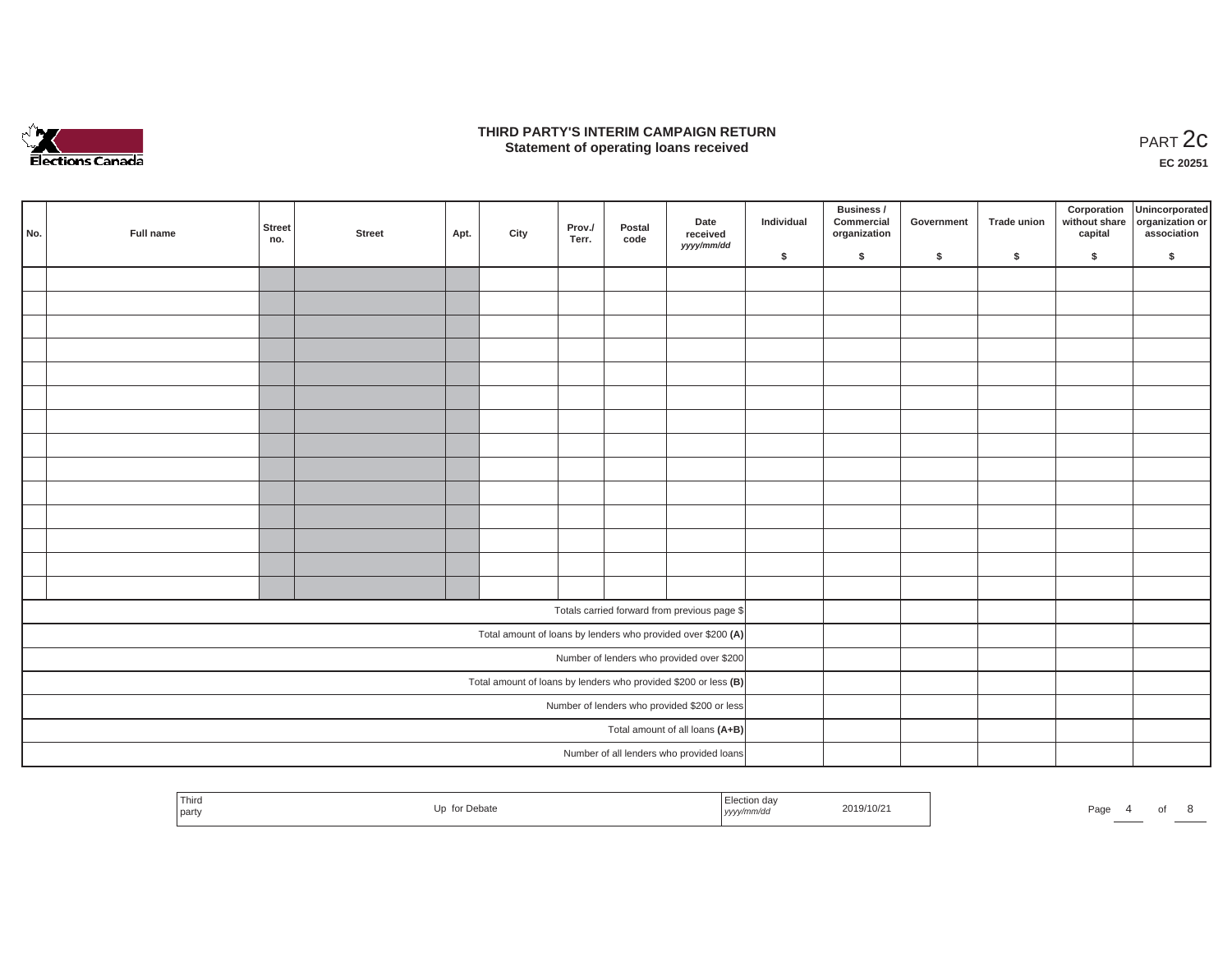

## **THIRD PARTY'S INTERIM CAMPAIGN RETURN SUMMARY STATE SUMMARY OF A SUMMARY OF A SUMMARY OF A SUMMARY OF A SUMMARY OF A SUMMARY OF A SUMMARY OF A SUMMA**<br> **Summary of inflows**

| No.          | Type of contributor / lender                    | <b>Monetary</b><br>contributions<br>(Part 2a)<br>\$ | Non-monetary<br>contributions<br>(Part 2b)<br>\$ | Loans<br>(Part 2c)<br>\$ | <b>Total</b><br>\$ | Number of<br>contributors and<br>lenders |
|--------------|-------------------------------------------------|-----------------------------------------------------|--------------------------------------------------|--------------------------|--------------------|------------------------------------------|
| 1.           | Individuals                                     |                                                     |                                                  |                          |                    |                                          |
|              | 2. Businesses / Commercial organizations        |                                                     |                                                  |                          |                    |                                          |
|              | 3. Governments                                  |                                                     |                                                  |                          |                    |                                          |
| 4.           | Trade unions                                    | 3,500.00                                            |                                                  |                          |                    |                                          |
| 5.           | Corporations without share capital              | 10,000.00                                           |                                                  |                          |                    |                                          |
|              | 6. Unincorporated organizations or associations |                                                     |                                                  |                          |                    |                                          |
| 7.           | Total (items 1 to 6)                            | 13,500.00                                           |                                                  |                          |                    |                                          |
| <b>Total</b> |                                                 |                                                     |                                                  |                          |                    |                                          |
|              | 8. Amount of third party's resources used       |                                                     |                                                  |                          |                    |                                          |
|              | 9. $\int$ Grand total (items 7 and 8)           | 13,500.00                                           |                                                  |                          |                    |                                          |

| ' Third<br>for Debate<br>party | Election dav<br>2019/10/21<br>yyyy/mm/dd<br>,,,,<br>. |  |
|--------------------------------|-------------------------------------------------------|--|
|--------------------------------|-------------------------------------------------------|--|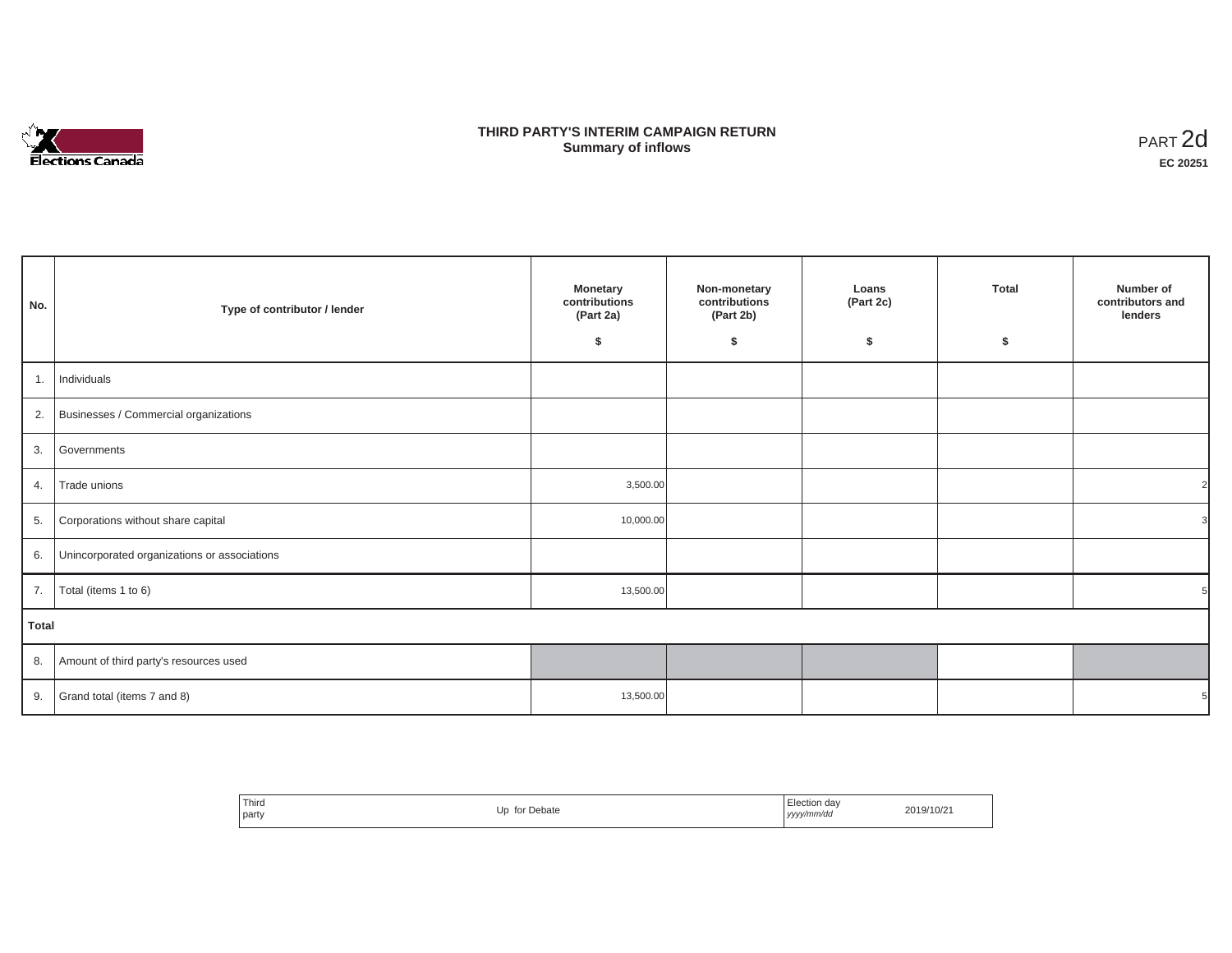

# **THIRD PARTY'S INTERIM CAMPAIGN RETURN Statement of expenses incurred for regulated activities that take place during the pre-election period**  *(Only applicable to a fixed-date general election)*

<code>PART $3$ a</code> **EC 20251**

For a list of expense types, expense categories and expense subcategories, refer to Annex II in the Instructions.

| No. | Date<br>incurred<br>yyyy/mm/dd | ED Code<br>(if applicable) | Supplier | <b>Expense type</b> | Expense<br>category | Expense<br>subcategory | <b>Starting date</b><br>of activity,<br>advertisement<br>or survey<br>yyyy/mm/dd | Ending date<br>of activity,<br>advertisement<br>or survey<br>yyyy/mm/dd | Place of activity or<br>advertisement        | <b>Expense amount</b><br>\$ |
|-----|--------------------------------|----------------------------|----------|---------------------|---------------------|------------------------|----------------------------------------------------------------------------------|-------------------------------------------------------------------------|----------------------------------------------|-----------------------------|
|     |                                |                            |          |                     |                     |                        |                                                                                  |                                                                         |                                              |                             |
|     |                                |                            |          |                     |                     |                        |                                                                                  |                                                                         |                                              |                             |
|     |                                |                            |          |                     |                     |                        |                                                                                  |                                                                         |                                              |                             |
|     |                                |                            |          |                     |                     |                        |                                                                                  |                                                                         |                                              |                             |
|     |                                |                            |          |                     |                     |                        |                                                                                  |                                                                         |                                              |                             |
|     |                                |                            |          |                     |                     |                        |                                                                                  |                                                                         |                                              |                             |
|     |                                |                            |          |                     |                     |                        |                                                                                  |                                                                         |                                              |                             |
|     |                                |                            |          |                     |                     |                        |                                                                                  |                                                                         |                                              |                             |
|     |                                |                            |          |                     |                     |                        |                                                                                  |                                                                         |                                              |                             |
|     |                                |                            |          |                     |                     |                        |                                                                                  |                                                                         |                                              |                             |
|     |                                |                            |          |                     |                     |                        |                                                                                  |                                                                         |                                              |                             |
|     |                                |                            |          |                     |                     |                        |                                                                                  |                                                                         |                                              |                             |
|     |                                |                            |          |                     |                     |                        |                                                                                  |                                                                         |                                              |                             |
|     |                                |                            |          |                     |                     |                        |                                                                                  |                                                                         |                                              |                             |
|     |                                |                            |          |                     |                     |                        |                                                                                  |                                                                         |                                              |                             |
|     |                                |                            |          |                     |                     |                        |                                                                                  |                                                                         |                                              |                             |
|     |                                |                            |          |                     |                     |                        |                                                                                  |                                                                         |                                              |                             |
|     |                                |                            |          |                     |                     |                        |                                                                                  |                                                                         | Totals carried forward from previous page \$ |                             |
|     | Total \$                       |                            |          |                     |                     |                        |                                                                                  |                                                                         |                                              |                             |

| Third<br>party | for Debate | $   -$<br>,,,,, | 2019/10/21 | $P_{\text{AOL}}$ |  |  |
|----------------|------------|-----------------|------------|------------------|--|--|
|                |            |                 |            |                  |  |  |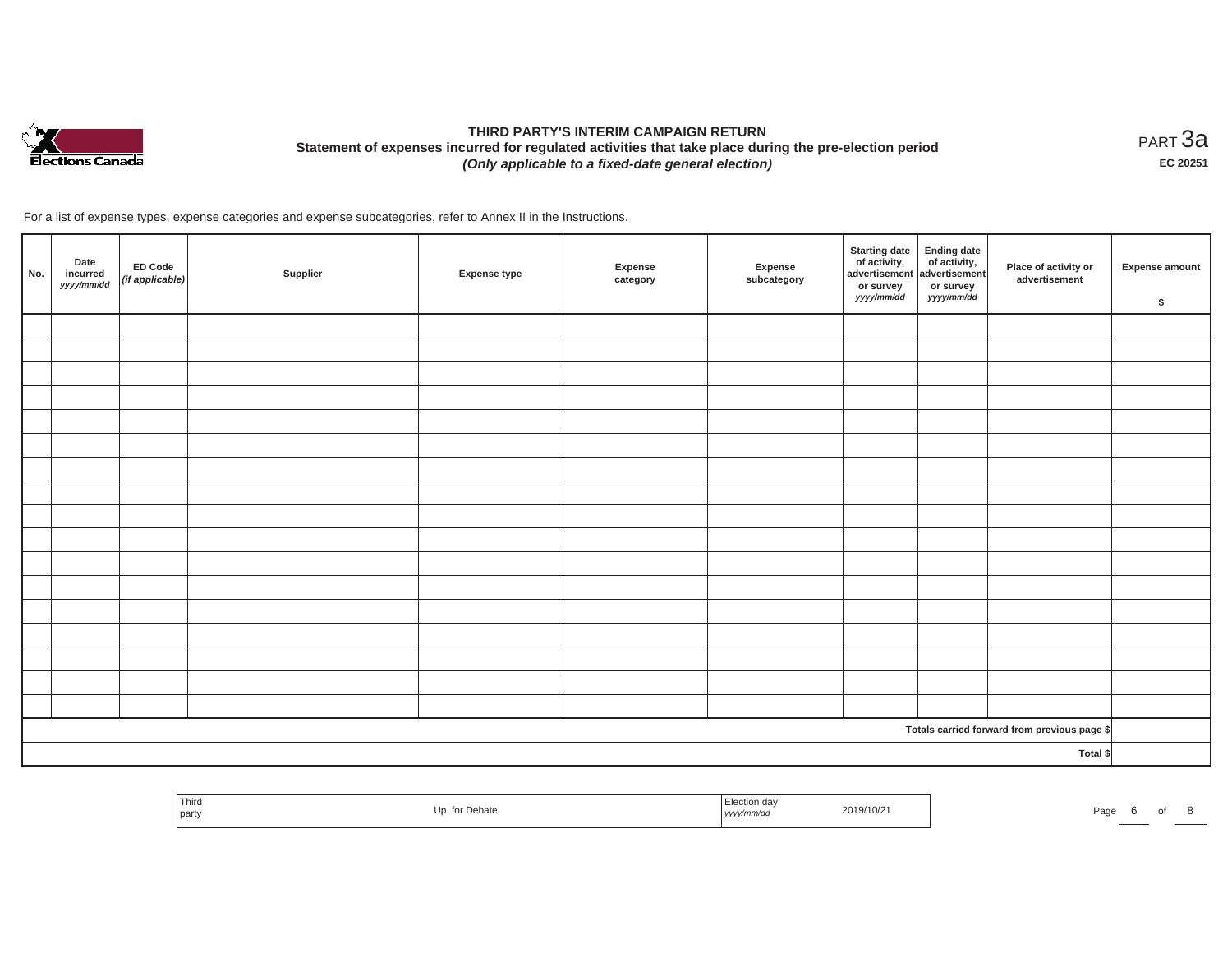

## **THIRD PARTY'S INTERIM CAMPAIGN RETURN Statement of expenses incurred for regulated activities that take place during the election period**<br>PART  $3\text{b}$

**EC 20251**

For a list of expense types, expense categories and expense subcategories, refer to Annex II in the Instructions.

| No.            | Date<br>incurred<br>yyyy/mm/dd | <b>ED Code</b><br>(if applicable) | Supplier   | Expense type         | Expense<br>category | Expense<br>subcategory | <b>Starting date</b><br>of activity,<br>advertisement<br>or survey<br>yyyy/mm/dd | <b>Ending date</b><br>of activity,<br>advertisement<br>or survey<br>yyyy/mm/dd | Place of activity or<br>advertisement        | <b>Expense amount</b><br>\$ |  |
|----------------|--------------------------------|-----------------------------------|------------|----------------------|---------------------|------------------------|----------------------------------------------------------------------------------|--------------------------------------------------------------------------------|----------------------------------------------|-----------------------------|--|
|                | 2019/10/02                     |                                   | MediaStyle | Election Advertising | Advertising         | Production Costs       | 2019/10/02                                                                       | 2019/10/07                                                                     | Ottawa                                       | 5,650.00                    |  |
| $\overline{2}$ | 2019/10/02                     |                                   | MediaStyle | Election Advertising | Advertising         | Social Media           | 2019/10/07                                                                       | 2019/10/20                                                                     | National Online                              | 5,650.00                    |  |
|                |                                |                                   |            |                      |                     |                        |                                                                                  |                                                                                |                                              |                             |  |
|                |                                |                                   |            |                      |                     |                        |                                                                                  |                                                                                |                                              |                             |  |
|                |                                |                                   |            |                      |                     |                        |                                                                                  |                                                                                |                                              |                             |  |
|                |                                |                                   |            |                      |                     |                        |                                                                                  |                                                                                |                                              |                             |  |
|                |                                |                                   |            |                      |                     |                        |                                                                                  |                                                                                |                                              |                             |  |
|                |                                |                                   |            |                      |                     |                        |                                                                                  |                                                                                |                                              |                             |  |
|                |                                |                                   |            |                      |                     |                        |                                                                                  |                                                                                |                                              |                             |  |
|                |                                |                                   |            |                      |                     |                        |                                                                                  |                                                                                |                                              |                             |  |
|                |                                |                                   |            |                      |                     |                        |                                                                                  |                                                                                |                                              |                             |  |
|                |                                |                                   |            |                      |                     |                        |                                                                                  |                                                                                |                                              |                             |  |
|                |                                |                                   |            |                      |                     |                        |                                                                                  |                                                                                |                                              |                             |  |
|                |                                |                                   |            |                      |                     |                        |                                                                                  |                                                                                |                                              |                             |  |
|                |                                |                                   |            |                      |                     |                        |                                                                                  |                                                                                |                                              |                             |  |
|                |                                |                                   |            |                      |                     |                        |                                                                                  |                                                                                |                                              |                             |  |
|                |                                |                                   |            |                      |                     |                        |                                                                                  |                                                                                |                                              |                             |  |
|                |                                |                                   |            |                      |                     |                        |                                                                                  |                                                                                | Totals carried forward from previous page \$ |                             |  |
| Total \$       |                                |                                   |            |                      |                     |                        | 11,300.00                                                                        |                                                                                |                                              |                             |  |

| Third<br>Debate<br>party<br>----- | rection da.<br>2019/10/21<br>yyyy/mm/aa | Page |
|-----------------------------------|-----------------------------------------|------|
|-----------------------------------|-----------------------------------------|------|